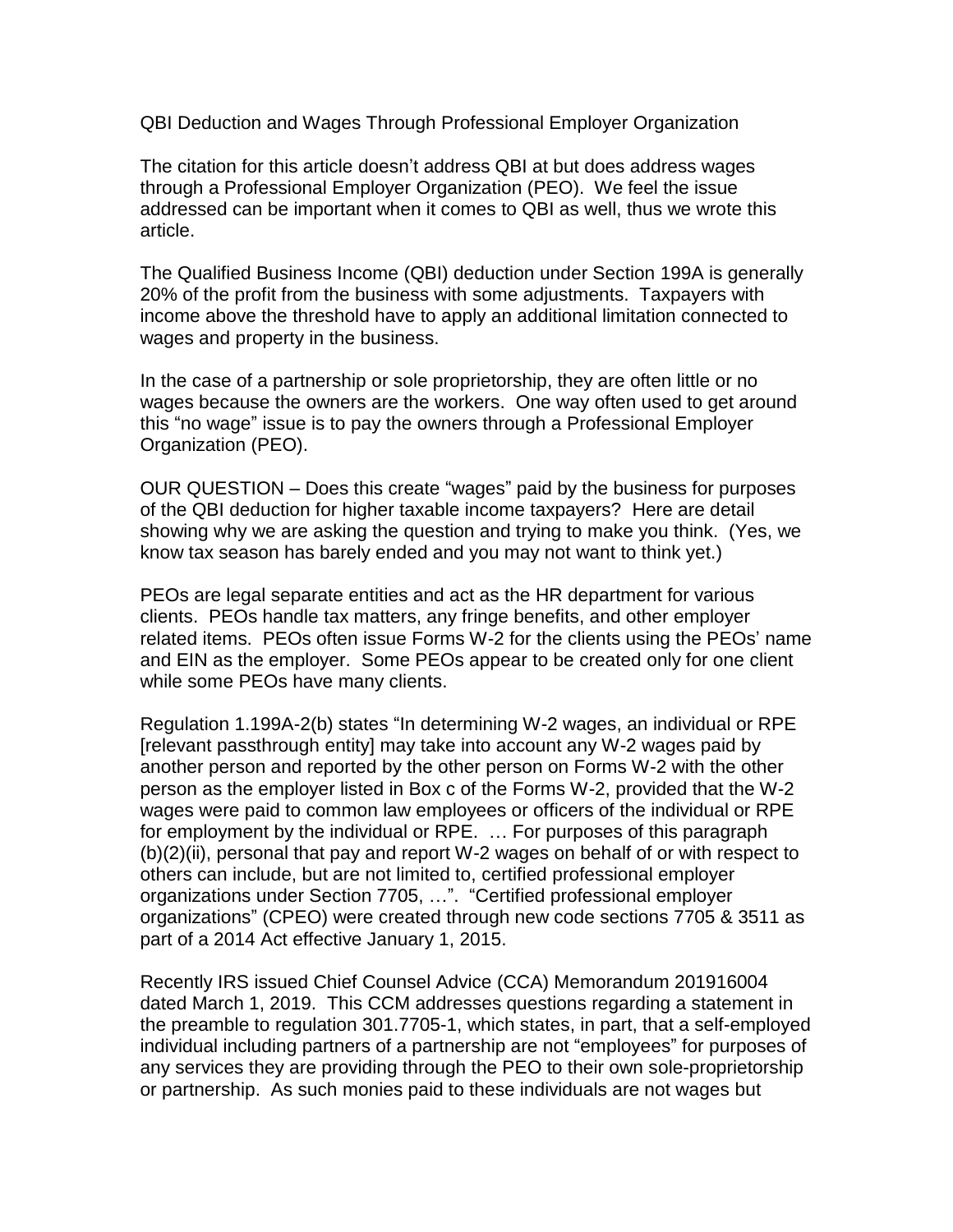instead these individuals should be issued a Form 1099-MISC from the PEO instead of a Form W-2.

EXAMPLE INCLUDED IN THE CCA: A common law employee of a marketing firm receives wages from a CPEO for services the employee performed for the marketing firm under a contract between the firm and a CPEO. This employee also owns a part-time cleaning business as a sole proprietor and this cleaning business is contracted by the marketing firm to clean its offices. Payments to the cleaning business for its cleaning services are also managed by the CPEO under its contract with the marketing firm. Payments made to the individual by the CPEO for the services the individual's sole proprietor cleaning business performs for the marketing firm are not wages and must be reported as payments to a selfemployed individual under Section 6041. However, the CPEO is treated as the employer of the individual for employment tax purposes with respect to the payments CPEO makes to the individual for thee services the individual performs as a common law employee of the marketing firm, these payments are reported as wages by the CPEO.

SECOND EXAMPLE FROM THE CCA: In contrast to the situation described above…any payment made by a CPEO to a partner in a partnership under a contract between the partnership and the CPEO must always be treated as a payment to a self-employed individual and reported as such under Section 6041.

This CCA memorandum does not mention "wages" for purposes of the QBI deduction, but the regulations for the QBI deduction do mention "wages" paid through a PEO. Therefore, if the "wages" paid by a PEO to a self-employed taxpayer or a partner should be reported on a Form 1099-MISC, are they considered "wages" for purposes of the QBI?

CCA 201916004, March 1, 2019. A copy of this CCA can be found by going to www.irs.gov/pub/ clicking on irs-wd and then on 201916004.

Upcoming seminars listed below.

This text has been shared courtesy of David & Mary Mellem, EAs & Ashwaubenon Tax Professionals.

©2019 Ashwaubenon Tax Professionals. No reproduction of this article is permitted without the express written consent of Ashwaubenon Tax Professionals, 2140 Holmgren Way, Suite 1040, Green Bay, WI 54304, 920- 496-1065.

We do not sell, give, or in any way share email addresses with anyone. If you would like to be removed from our email list, send us an email to that effect or use the word UNSUBSCRIBE in the subject line. If you know of someone who